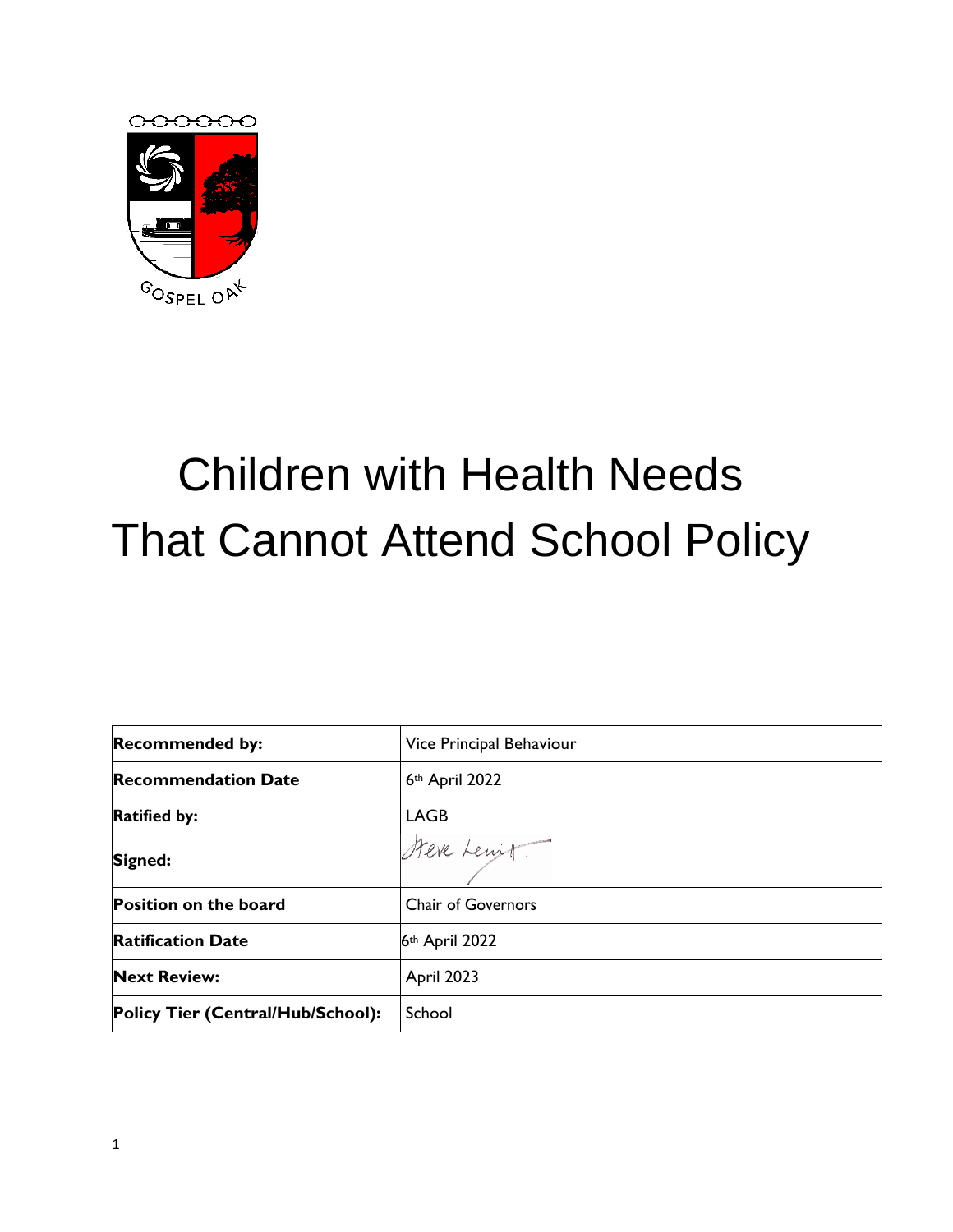| <b>Revision</b><br><b>Date</b> | <b>Previous</b><br><b>Revision</b><br>Date | <b>Summary of changes</b>                                                                                                                                                                         | <b>Owner/Editor</b> |
|--------------------------------|--------------------------------------------|---------------------------------------------------------------------------------------------------------------------------------------------------------------------------------------------------|---------------------|
| 20/1/2021                      |                                            | <b>Policy Creation</b>                                                                                                                                                                            | SW                  |
| 4/3/2021                       | 20/1/2021                                  | Wording changed from 'teaching assistant' to<br>'achievement assistant'.                                                                                                                          | SW                  |
| 10/3/2021                      | 4/3/2021                                   | 3.2 - wording changed to reflect local policy<br>(https://www.sandwell.gov.uk/download/<br>downloads/id/24787/sandwells policy for managing<br>medical needs in school.pdf                        | SW                  |
| 10/3/2021                      | 4/3/2021                                   | 4 - Wording changed to add SENDCO as member of<br>staff responsible for liaising with students in hospital.<br>4 - Wording changed to give consideration of EHCP<br>application where appropriate | SW                  |
| 04.04.22                       |                                            | Changed link to guidance on page 6                                                                                                                                                                | KH                  |
|                                |                                            |                                                                                                                                                                                                   |                     |
|                                |                                            |                                                                                                                                                                                                   |                     |
|                                |                                            |                                                                                                                                                                                                   |                     |
|                                |                                            |                                                                                                                                                                                                   |                     |
|                                |                                            |                                                                                                                                                                                                   |                     |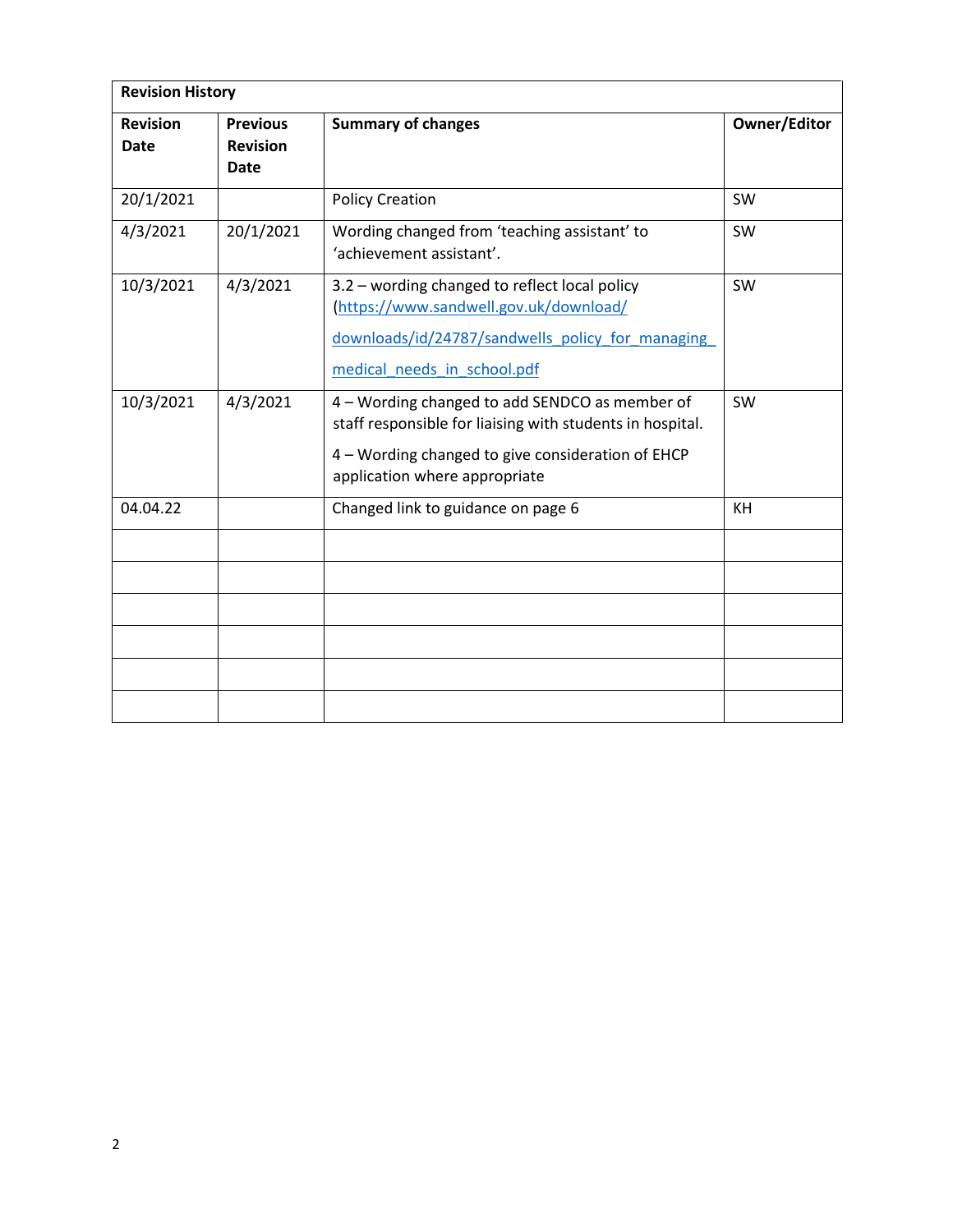# **Content:**

- **1.** Aims
- **2.** Legislation and guidance
- **3.** The responsibilities of the school
	- **3.1** If the school makes arrangements
	- **3.2** If the Local Autority makes arrangements
	- **3.3** The Governing Board and Head Teacher are responsible for
	- **3.4** The SENDCo is responsible for
	- **3.5** Teachers and Support Staff are responsible for
- **4.** Absences
- **5.** Support for pupils
- **6.** Monitoring arrangements
- **7.** Definitions
- **8.** Links to other policies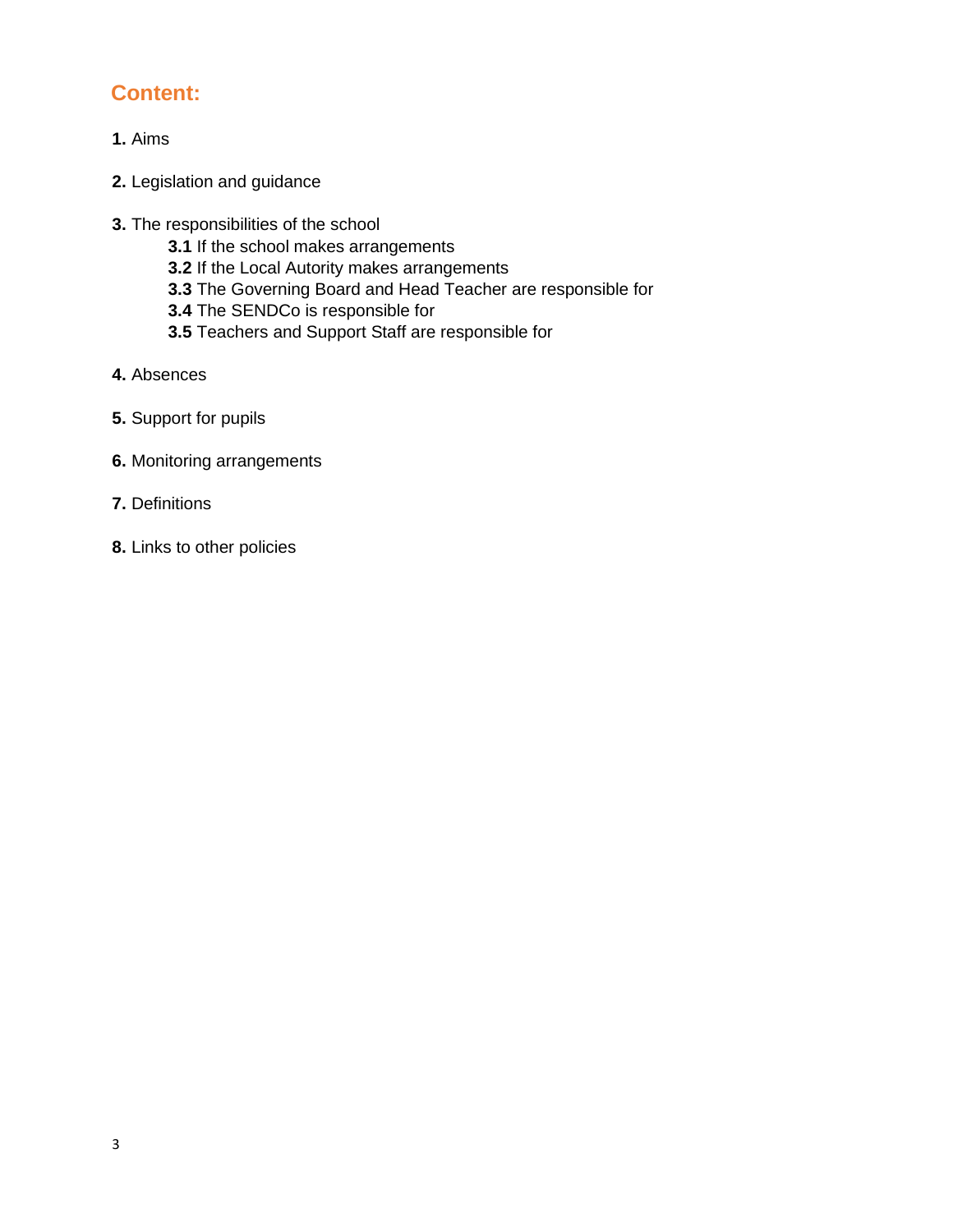#### **1. Aims**

This policy aims to ensure that:

- Suitable education is arranged for pupils on roll who cannot attend school due to health needs;
- Pupils, staff and parents understand what the school is responsible for when this education is being provided by the local authority.

Gospel Oak School aims to ensure that all children who are unable to attend school due to medical needs, and who would not receive suitable education without such provision, continue to have access to as much education as their medical condition allows, to enable them to reach their full potential.

Due to the nature of their health needs, some children may be admitted to hospital or placed in alternative forms of education provision. We recognise that, whenever possible, pupils should receive their education within their school and the aim of the provision will be to reintegrate pupils back into school as soon as they are well enough.

We understand that we have a continuing role in a pupil's education whilst they are not in school and will work with the LA, healthcare partners and families to ensure that all children with medical needs receive the right level of support to enable them to maintain links with their education.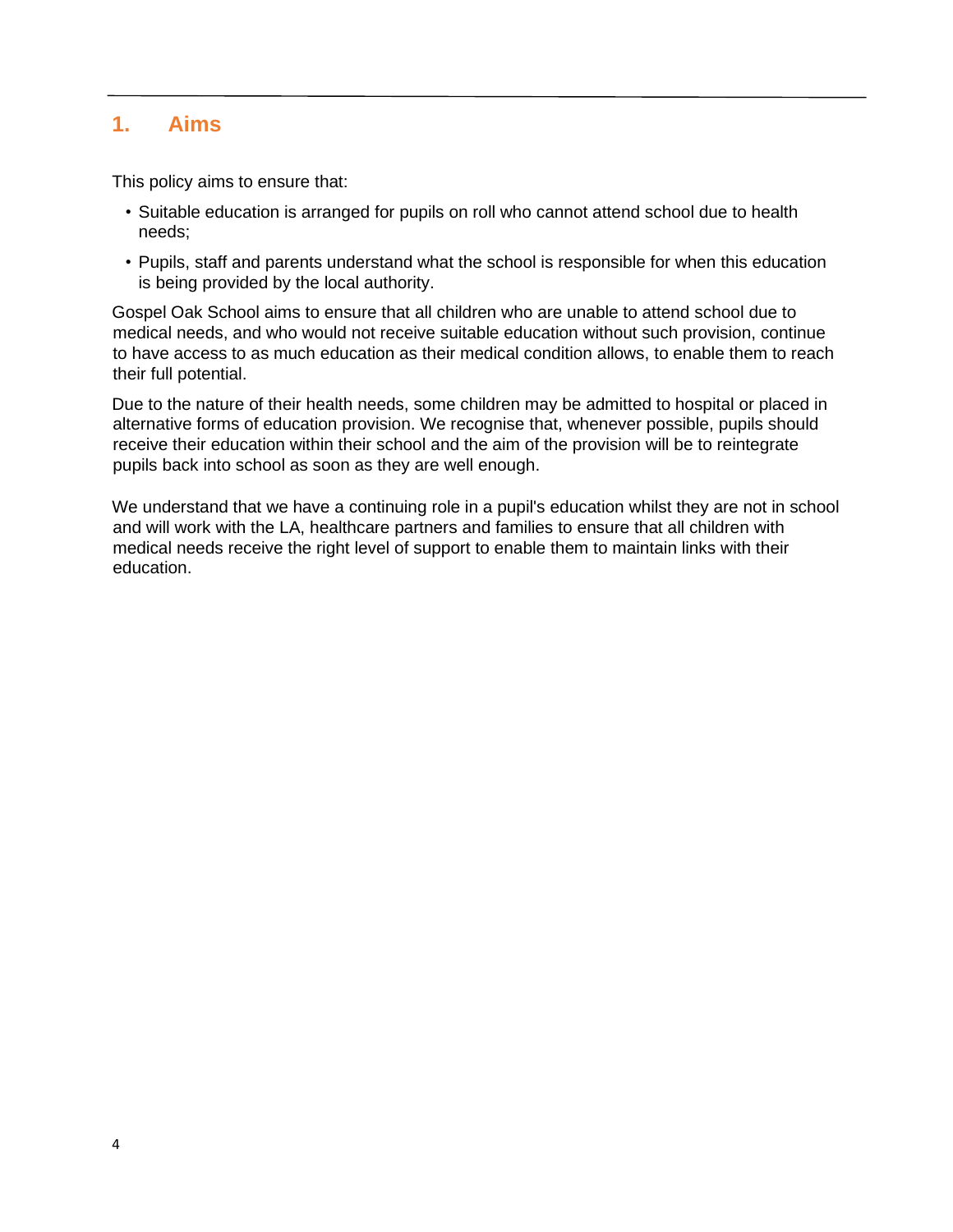# **2. Legislation and guidance**

This policy has due regard to all relevant legislation and statutory guidance including, but not limited to, the following:

- Educa[t](http://www.legislation.gov.uk/ukpga/1996/56/section/19)ion Act
- Equality Act 2010
- Data Protection Act 2018
- DfE (2013) 'Ensuring a good education for children who cannot attend school because of health needs'
- DfE (2015) 'Supporting pupils at school with medical conditions'.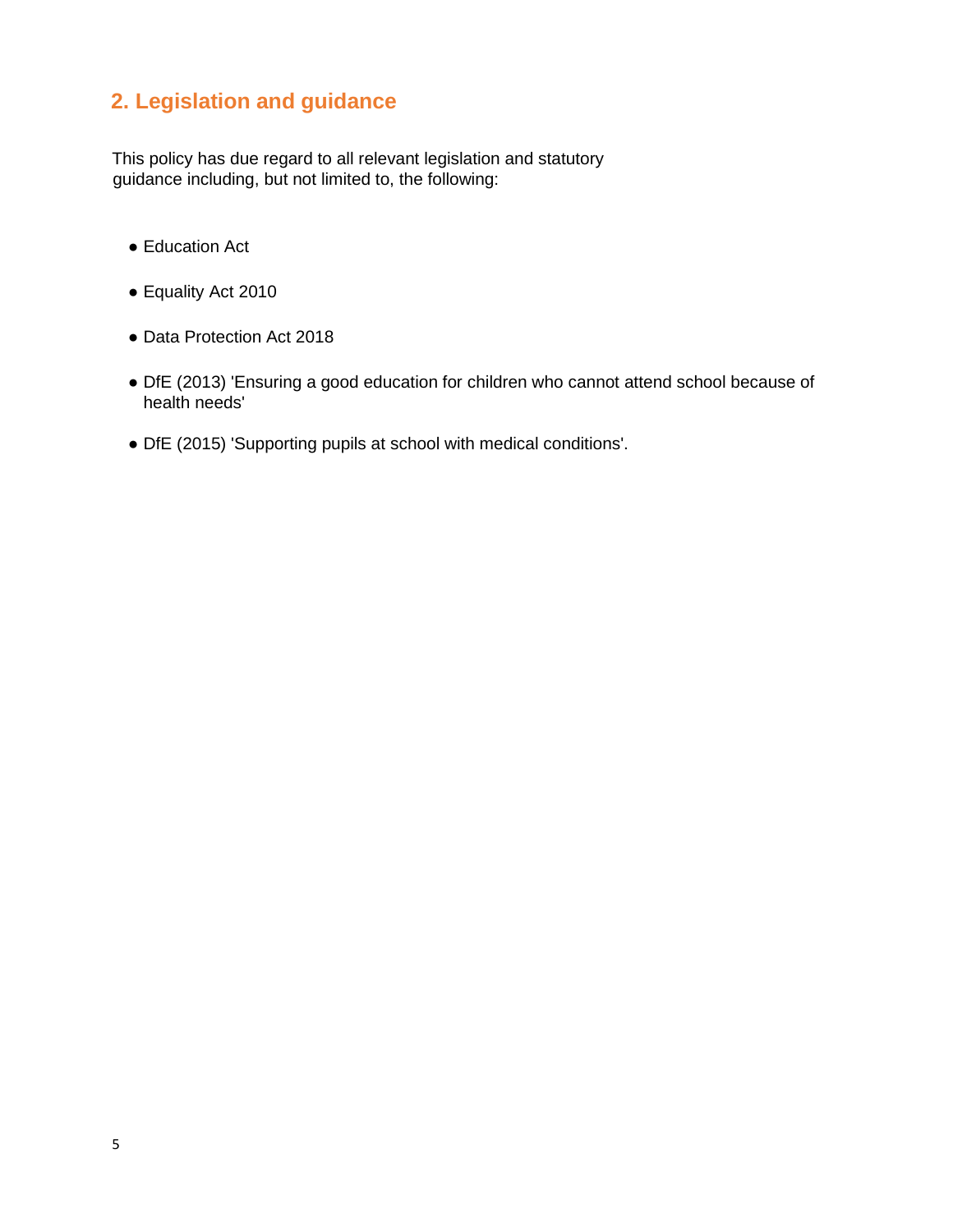## **3. The responsibilities of the school**

#### **3.1 If the school makes arrangements**

Initially, the school will attempt to make arrangements to deliver suitable education for children with health needs who cannot attend school.

The Head Teacher and SENDCO will be responsible for making and monitoring these arrangements. A meeting will be made with parents / carers to discuss arrangements for working from home or hospital. A plan will be drawn up detailing agreed actions from the discussion, the plan will be signed by school and parents / carers. The plan will then be carried out to deliver education to the child.

Arrangements could include sending work home, attending a hospital school or a Achievement Assistant may attend the home to deliver lessons, work will be prepared by class teachers.

The pupil will be slowly integrated back into school with either alternative arrangements to make it possible such as alternative provision for break or lunch times or the pupil may come back into school on a reduced timetable until their health needs have been met.

#### **3.2 If the Local Authority makes arrangements**

If the school can't make suitable arrangements, Sandwell Local Authority will become responsible for arranging suitable education for these children.

The LA should:

- LAs should work with schools to support pupils with medical conditions to attend full time. LA has a duty to make arrangements for pupils who cannot attend fulltime because of their health needs when it is clear that a child will be away for 15 days or more across a school year, whether consecutive or cumulative.
	- o [https://assets.publishing.service.gov.uk/government/uploads/system/uploads](https://assets.publishing.service.gov.uk/government/uploads/system/uploads/attachment_data/file/941900/health_needs_guidance_accessible.pdf) [/attachment\\_data/file/941900/health\\_needs\\_guidance\\_accessible.pdf](https://assets.publishing.service.gov.uk/government/uploads/system/uploads/attachment_data/file/941900/health_needs_guidance_accessible.pdf)
- Have a named officer responsible for the education of children with additional health needs and ensure parents know who this is.
- Have a written, publicly accessible policy statement on their arrangements to comply with their legal duty towards children with additional health needs.
- Review the provision offered regularly to ensure that it continues to be appropriate for the child and that it is providing suitable education.
- Give clear policies on the provision of education for children and young people under and over compulsory school age.

The LA should not:

Have processes or policies in place which prevent a child from getting the right type of provision and a good education.

• Withhold or reduce the provision, or type of provision, for a child because of how much it will cost.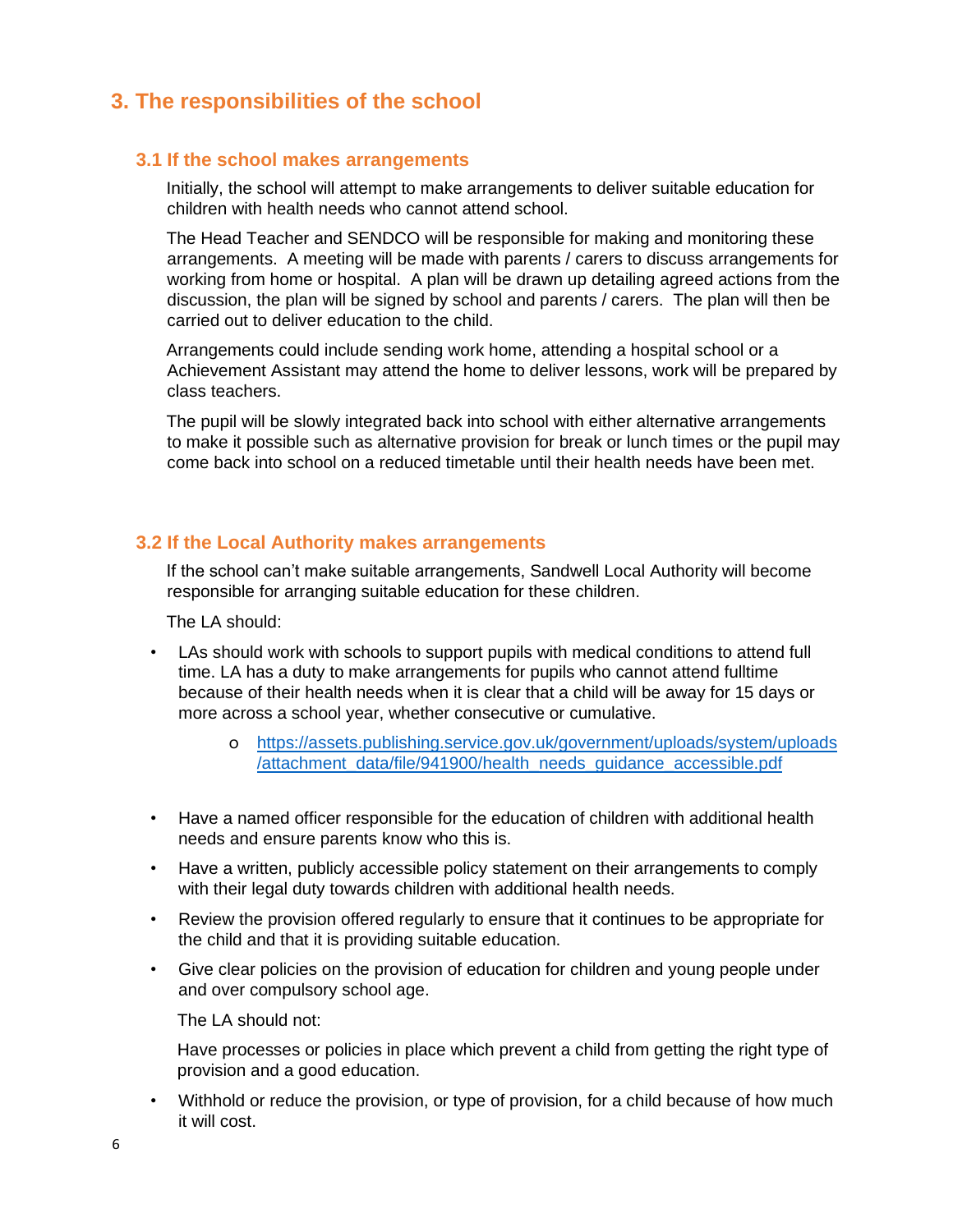- Have policies based upon the percentage of time a child is able to attend school rather than whether the child is receiving a suitable education during that attendance.
- Have lists of health conditions which dictate whether or not they will arrange education for children or inflexible policies which result in children going without suitable full-time education (or as much education as their health condition allows them to participate in).

In cases where the local authority makes arrangements, the school will:

- Work constructively with the local authority, providers, relevant agencies and parents to ensure the best outcomes for the pupil;
- Share information with the local authority and relevant health services as required;
- Help make sure that the provision offered to the pupil is as effective as possible and that the child can be reintegrated back into school successfully.

When reintegration is anticipated, work with the local authority to:

- Plan for consistent provision during and after the period of education outside the school, allowing the pupil to access the same curriculum and materials that they would have used in school as far as possible;
- Enable the pupil to stay in touch with school life (e.g. through newsletters, emails, invitations to school events or internet links to lessons from their school);
- Create individually tailored reintegration plans for each child returning to school;
- Consider whether any reasonable adjustments need to be made.

### **3.3 The Governing Board and Head Teacher are responsible for:**

- Ensuring arrangements for pupils who cannot attend school as a result of their medical needs are in place and are effectively implemented.
- Ensuring the termly review of the arrangements made for pupils who cannot attend school due to their medical needs.
- Ensuring the roles and responsibilities of those involved in the arrangements to support the needs of pupils are clear and understood by all.
- Ensuring robust systems are in place for dealing with health emergencies and critical incidents, for both on- and off-site activities.
- Ensuring staff with responsibility for supporting pupils with health needs are appropriately trained.
- Appointing a named member of staff who is responsible for pupils with healthcare needs and liaises with parents, pupils, the LA, key workers and others involved in the pupil's care.
- Providing teachers who support pupils with health needs with suitable information relating to a pupil's health condition and the possible effect the condition and/or medication taken has on the pupil.
- Notifying the LA when a pupil is likely to be away from the school for a significant period of time due to their health needs.

# **3.4 The SENDCo is responsible for:**

• Dealing with pupils who are unable to attend school because of medical needs.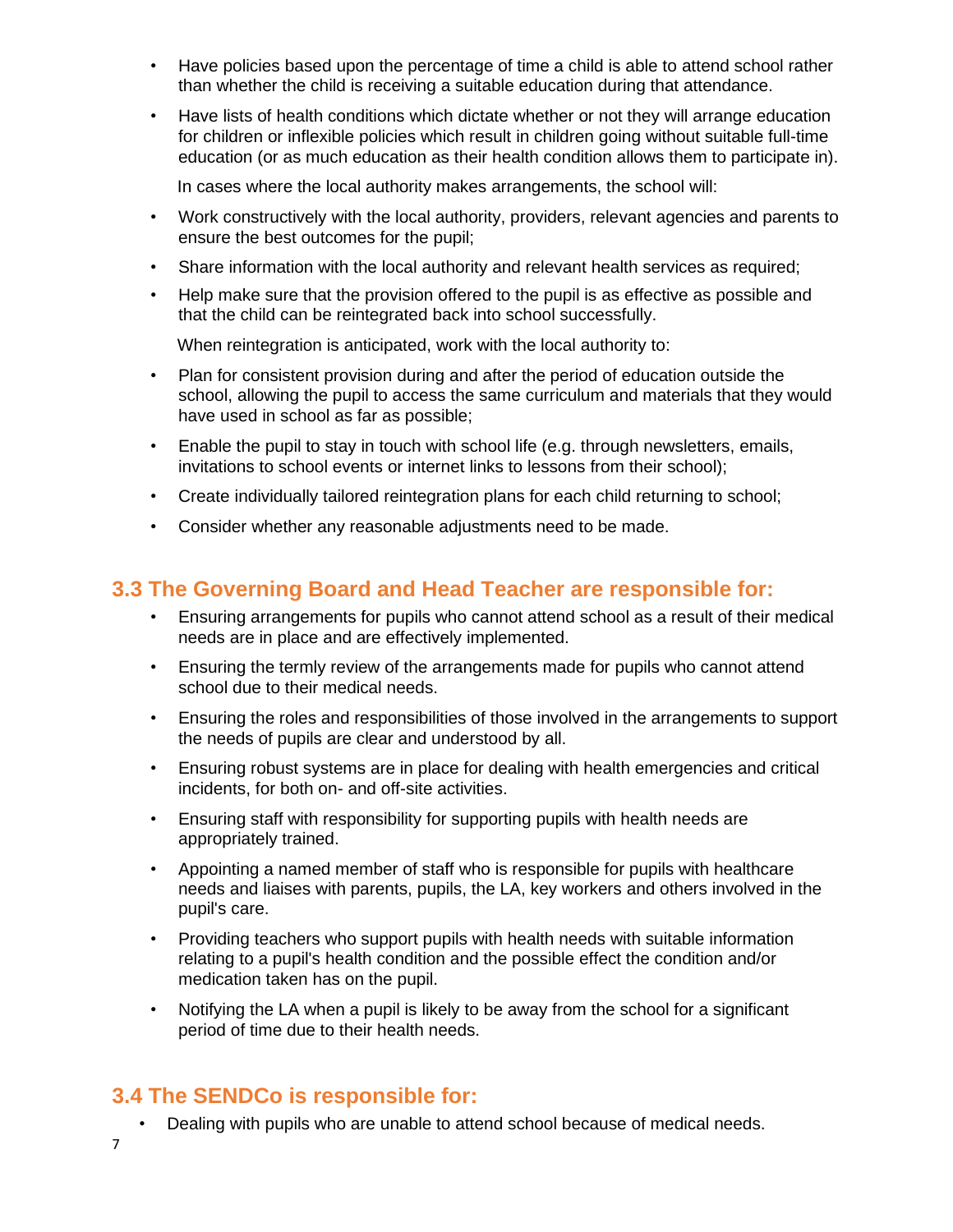- Actively monitoring pupil progress and reintegration into school.
- Supplying pupils' education providers with information about the child's capabilities, progress and outcomes.
- Liaising with the headteacher, education providers and parents to determine pupils' programmes of study whilst they are absent from school.
- Providing a link between pupils and their parents, and the LA.

#### **3.5 Teachers and Support Staff are responsible for:**

- Understanding confidentiality in respect of pupils' health needs.
- Designing lessons and activities in a way that allows those with health needs to participate fully and ensuring pupils are not excluded from activities that they wish to take part in without a clear evidence-based reason.
- Understanding their role in supporting pupils with health needs and ensuring they attend the required training.
- Ensuring they are aware of the needs of their pupils through the appropriate and lawful sharing of the individual pupil's health needs.
- Ensuring they are aware of the signs, symptoms and triggers of common life-threatening medical conditions and know what to do in an emergency. Keeping parents informed of how their child's health needs are affecting them whilst in the school.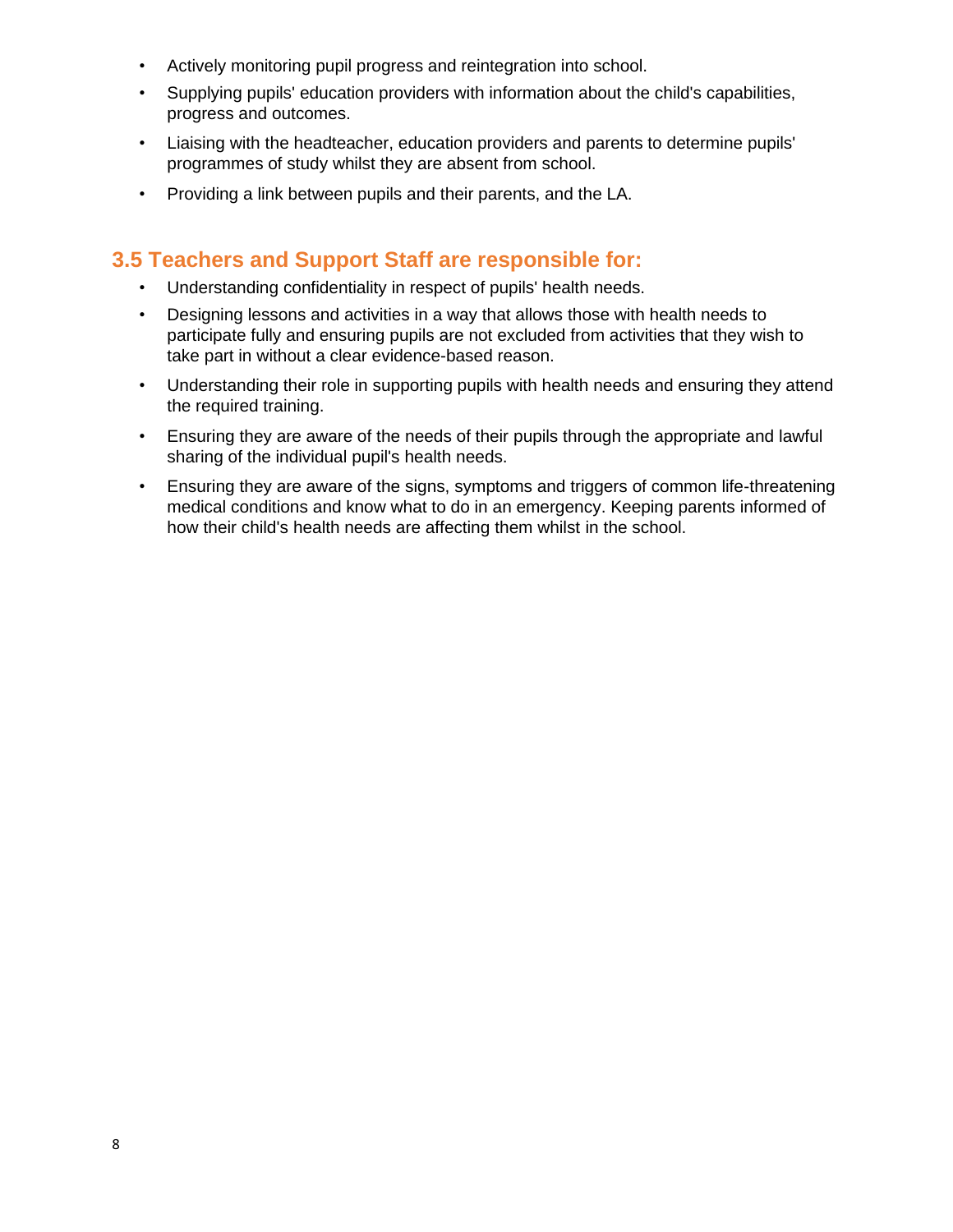#### **4. Absences**

- $\triangleright$  Parents are advised to contact the school on the first day their child is unable to attend due to illness.
- $\triangleright$  Absences due to illness will be authorised unless the school has genuine cause for concern about the authenticity of the illness.
- $\triangleright$  The school will provide support to pupils who are absent from school because of illness for a period of less than 15 school days by liaising with the pupil's parents to arrange schoolwork as soon as the pupil is able to cope with it or part-time education at school. The school will give due consideration to which aspects of the curriculum are prioritised in consultation with the pupil, their family and relevant members of staff. Where appropriate technology will be used to allow the student to participate in educational environments as much as possible.
- $\triangleright$  For periods of absence that are expected to last for 15 or more school days, pastoral staff will notify the SENDCO who will notify the LA, who will take responsibility for the pupil and their education.
- $\triangleright$  Where absences are anticipated or known in advance, the school will liaise with the LA to enable education provision to be provided from the start of the pupil's absence.
- $\triangleright$  For hospital admissions, the SENDCO will liaise with the LA regarding the programme that should be followed while the pupil is in hospital.
- $\triangleright$  The LA will set up a personal education plan (PEP) for the pupil which will allow the school, the LA and the provider of the pupil's education together.
- $\triangleright$  The school will monitor pupil attendance and mark registers to ensure it is clear whether a pupil is, or should be, receiving education otherwise than at school.
- $\triangleright$  The school will only remove a pupil who is unable to attend school because of additional health needs from the school roll where: The pupil has been certified by the school's medical officer as unlikely to be in a fit state of health to attend school, before ceasing to be of compulsory school age; and neither the pupil nor their parent has indicated to the school the intention to continue to attend the school, after ceasing to be of compulsory school age. The school will seek, where appropriate guidance from the local authority regarding whether or not it is appropriate to engage with the EHCP process, particularly where insufficient evidence of the graduated approach exists.
- $\triangleright$  A pupil unable to attend school because of their health needs will not be removed from the school register without parental consent and certification from the school's medical officer, even if the LA has become responsible for the pupil's education.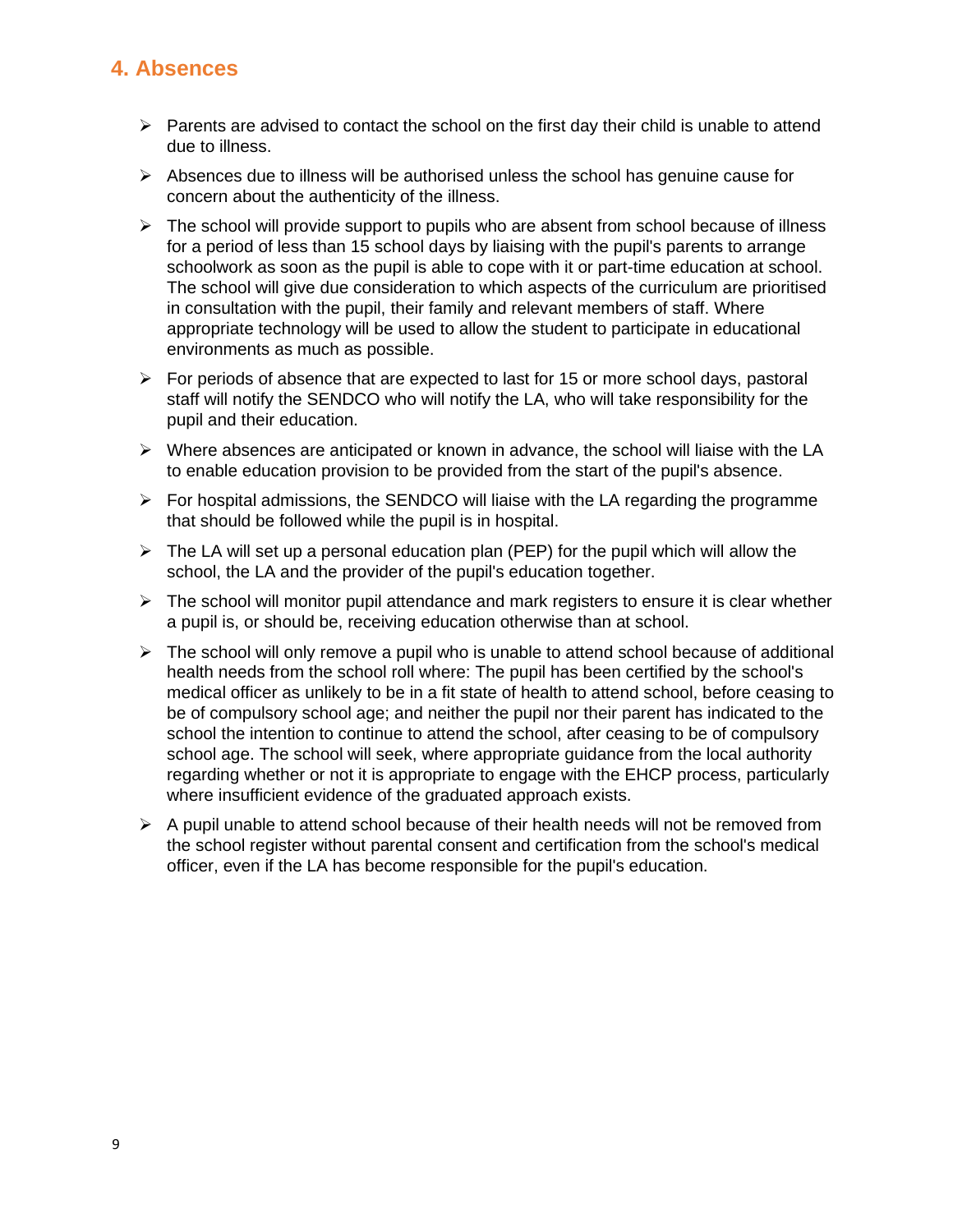# **5. Support for pupils**

- Where a pupil has a complex or long-term health issue, the school will discuss the pupil's needs and how these may be best met with the LA, relevant medical professionals, parents and, where appropriate, the pupil. The LA expects the school to support pupils with health needs to attend full-time education wherever possible, or for the school to make reasonable adjustments to pupils' programmes of study where medical evidence supports the need for those adjustments.
- The school will make reasonable adjustments under pupils' individual healthcare plans (IHPs), in accordance with the Supporting Pupils with Medical Conditions Policy.
- Pupils admitted to hospital will receive education as determined appropriate by the medical professionals and hospital tuition team at the hospital concerned.
- During a period of absence, the school will work with the provider of the pupil's education to establish and maintain regular communication and effective outcomes.
- Whilst a pupil is away from school, the school will work with the LA to ensure the pupil can successfully remain in touch with their school using the following methods: School newsletters, Emails, Invitations to school events, cards or letters from peers and staff.
- Where appropriate, the school will provide the pupil's education provider with relevant information, curriculum materials and resources.

To help ensure a pupil with additional health needs is able to attend school following an extended period of absence, the following adaptations will be considered:

- A personalised or part-time timetable, drafted in consultation with the named staff member;
- Access to additional support in school;
- Online access to the curriculum from home;
- Movement of lessons to more accessible rooms;
- Places to rest at school;
- Special exam arrangements to manage anxiety or fatigue.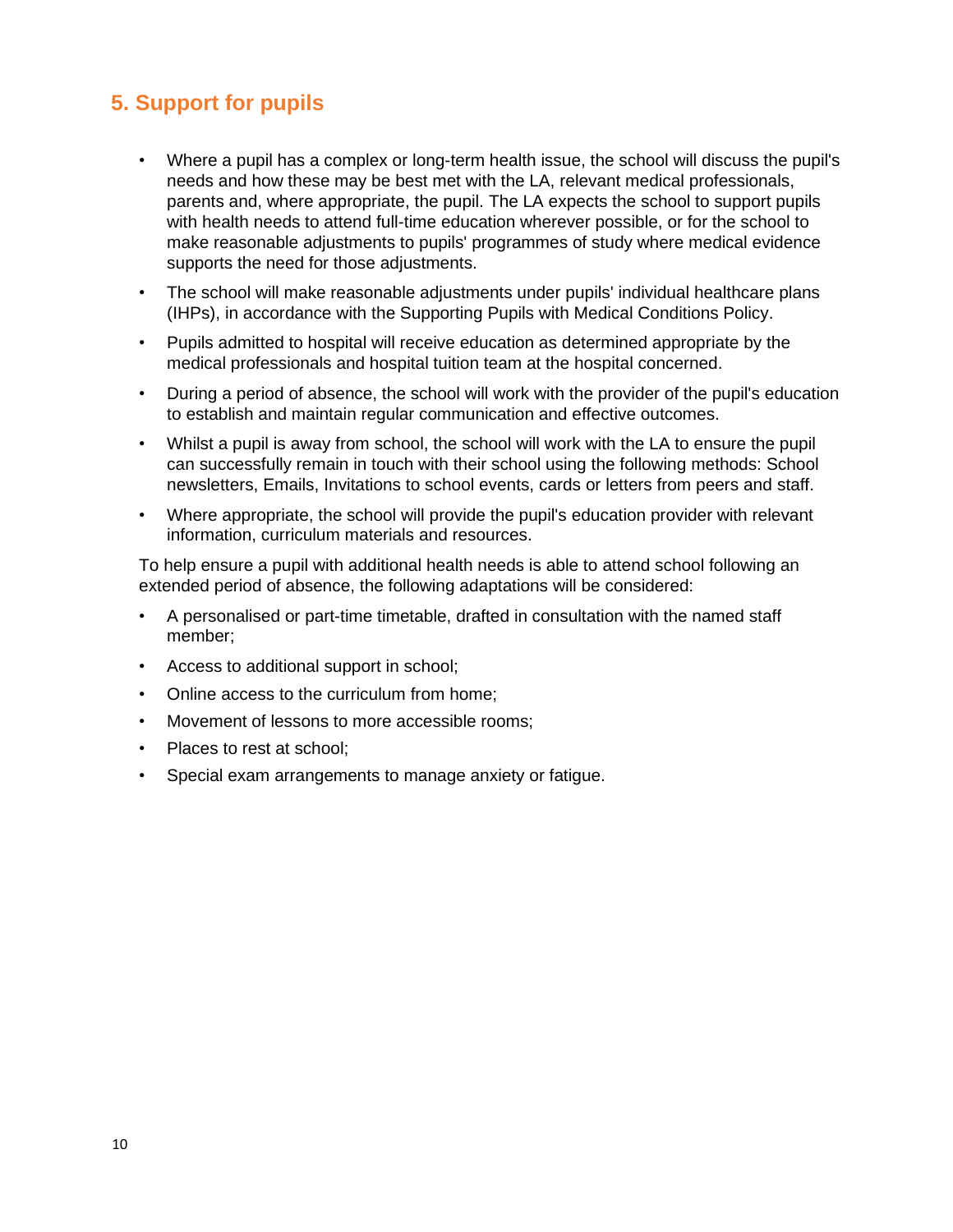## **6. Monitoring arrangements**

This policy will be reviewed annually by the Vice Principal. At every review, it will be approved by the full governing board.

Any changes in the policy will be clearly communicated to all members of staff involved in supporting pupils with additional health needs, and to parents and pupils themselves.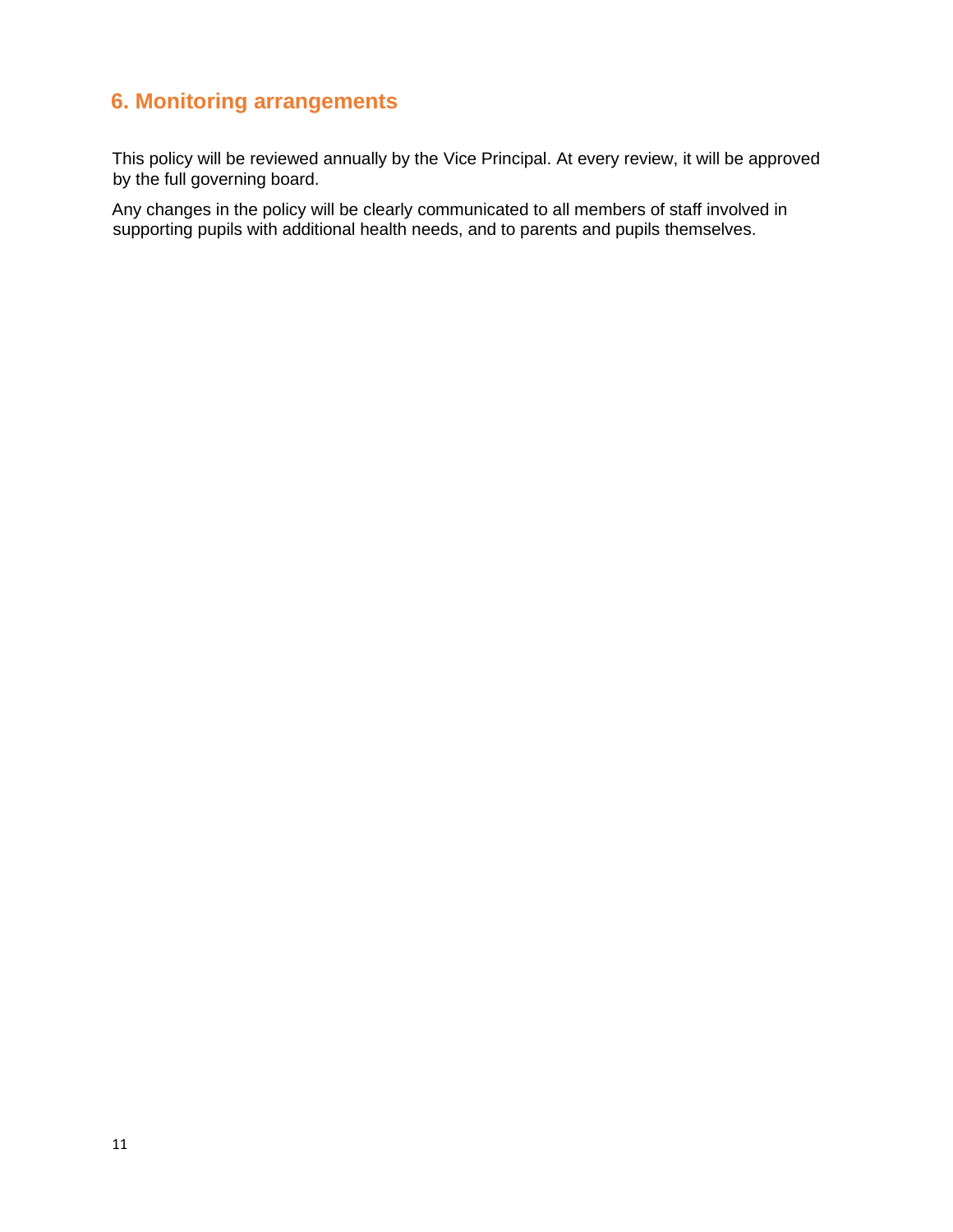# **7. Definitions**

Children who are unable to attend school as a result of their medical needs may include those with:

- Physical health issues.
- Physical injuries.
- Mental health problems, including anxiety issues.
- Emotional difficulties or school refusal.
- Progressive conditions.
- Terminal illnesses.
- Chronic illnesses.
- Children who are unable to attend mainstream education for health reasons may attend any of the following:
	- o Hospital school: a special school within a hospital setting where education is provided to give continuity whilst the child is receiving treatment
	- o Home tuition: many LAs have home tuition services that act as a communication channel between schools and pupils on occasions
	- o Where pupils are too ill to attend school and are receiving specialist medical treatment.
	- o Medical PRUs: these are LA establishments that provide education for children unable to attend their registered school due to their medical needs.